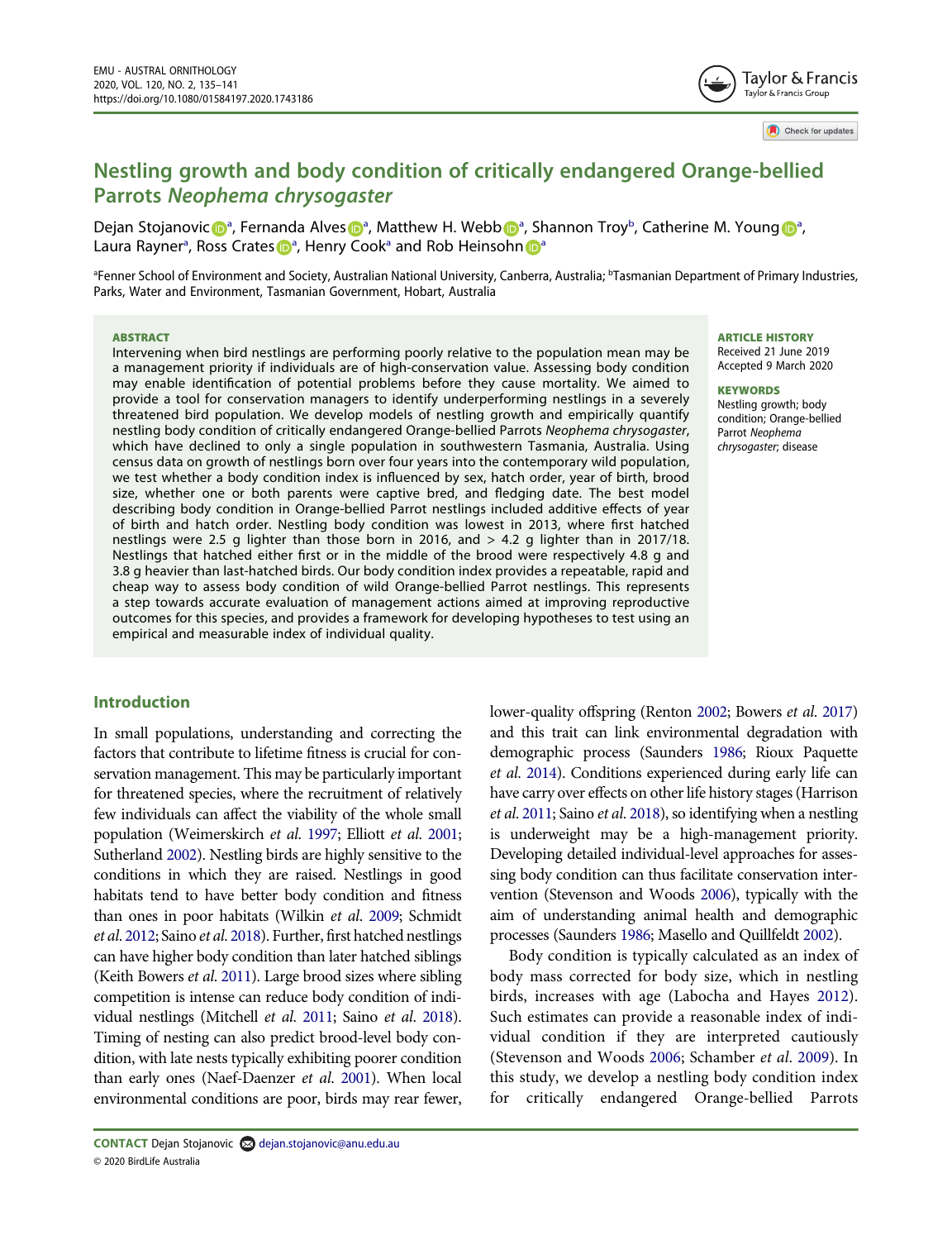Neophema chrysogaster that provides a way to assess individual condition corrected for age. This species may be the most endangered parrot in the world, and in 2016 only two wild-born females bred in the last wild population (Stojanovic et al. [2018a\)](#page-6-10). Orange-bellied Parrots are extinct across most of their historical breeding range and persist only at one breeding location in south western Tasmania, Australia (Stojanovic et al. [2018a\)](#page-6-10). Between 2010 and 2019 the population also exhibited a male-biased adult sex-ratio and releases of captive born birds (which began in 2013) have been female-biased to address this issue (Troy and Hehn [2019](#page-6-11)). Given the species chronic population decline and tiny contemporary population size, every wild parrot is of high conservation value, so maximising individual survival is crucial. To date, evaluation of nestling condition has relied primarily on qualitative assessment of body condition, meaning that interventions (e.g. fostering, veterinary support) are likely to be delivered after nestlings exhibit clear visual signals that they are unwell (e.g. lethargy, emaciation). A quantitative body condition index may enable conservation managers to identify problems earlier and may lower mortality rates if problems can be corrected before they escalate. We use census data from the last wild population of Orangebellied Parrots over four years to evaluate the impact of environmental factors on nestling body condition. Our aim is to develop an empirical means of evaluating the impact of future management actions targeted at improving conditions in the breeding grounds for Orange-bellied Parrots.

# **Methods**

### Study species, site and management

<span id="page-1-4"></span><span id="page-1-3"></span>The last known breeding site of the Orange-bellied Parrot is on the Melaleuca plains, south-western Tasmania, Australia (Lat: 43°25ʹ16.54", Long: 146° 9ʹ44.14"). The weather was similar over the four breeding seasons (Nov–Mar) when we collected data (2013, 2016–2018). Over the study monthly mean rainfall ranged from 55 mL to 82 mL and monthly mean temperatures ranged from 13.6°C to 18.7°C (data sourced from the Bureau of Meteorology website for weather station 094041). The species is a natal site philopatric migrant, breeding during the Austral summer in forest adjacent to buttongrass Gymnoschoenus sphaerocephalus dominated moorlands (Higgins [1999\)](#page-5-8). In Tasmania, the herbs and forbs that grow in moorlands after fire are the historically preferred foods. Food has been scarce at Melaleuca due to pro-longed lack of fire (Stojanovic et al. [2018a\)](#page-6-10), and breeding birds rear their nestlings primarily on supplementary <span id="page-1-7"></span><span id="page-1-1"></span>food. This is in the form of a seed mix comprising red millet Eleusine coracana, Japanese millet Echinochloa esculenta, white millet Panicum miliaceum, grey sunflower Helianthus annuus and quinoa Chenopodium quinoa (Troy and Hehn [2019\)](#page-6-11). Seed is provided ad libitum as part of a larger programme focussed on delivering conservation action for the species (Department of Environment [2016\)](#page-5-9). We consider that nestlings are unlikely to have experienced variation in food abundance due to ad libatum feeding, irrespective of whether supplementary feeding affects reproductive parameters differently to natural foods (Harrison et al. [2010\)](#page-5-10). Consequently we do not consider the effects of supplementary feeding in our analysis (due to lack of a control group where supplementary feeding did not occur).

# <span id="page-1-2"></span>Data collection

<span id="page-1-5"></span>We collected data at nest boxes (for details see Stojanovic et al. [2019](#page-6-12)) checked between January and March and represent a near census of all nestling Orange-bellied Parrots born into the contemporary wild population (3 nestlings fledged before being measured). We present data on 106 Orange-bellied Parrot nestlings (45 males, 54 females, 7 unknown, [Table 1](#page-1-0)). Apart from in 2016, nestlings were removed from nests once to record morphometric data (wing chord – to the nearest mm with a wing ruler, mass – to one decimal place in grams using electronic scales), brood size and to collect blood for sexing and disease screening via brachial venepuncture. In 2016 nestlings were measured approximately every third day (from day 4 after hatching until fledging) to collect data for models of nestling growth. Sex was assigned to nestlings using molecular techniques (using blood collected using brachial venepuncture) or based on visual observations after they reached adulthood (Troy and Gales [2016](#page-6-13)). There were 36 first-hatched nestlings, 39 middle and 31 last hatched nestlings. Mean fledging date was January 30th (range: January 15th – March 24th). Captive-born mothers reared 73 nestlings, and wild-born mothers reared 30 (3 nestlings were reared by a mother of unknown provenance). Nestlings from 2016 that were measured repeatedly for growth models (i.e. all known nestlings including progeny of wild and captive born females)

<span id="page-1-6"></span><span id="page-1-0"></span>Table 1. Summary of data on broods and nestlings of wild Orange-bellied Parrots presented in this study. † indicates the total count over the study. ‡ indicates the mean over the study.

| 2013 | 2016 | 2017 | 2018 | Over all  |
|------|------|------|------|-----------|
|      |      | 12   | 10   | 35†       |
| 15   | 24   | 33   | 34   | 106+      |
| 4.2  | २ १  | ን ዓ  |      | $3.55\pm$ |
|      |      |      |      |           |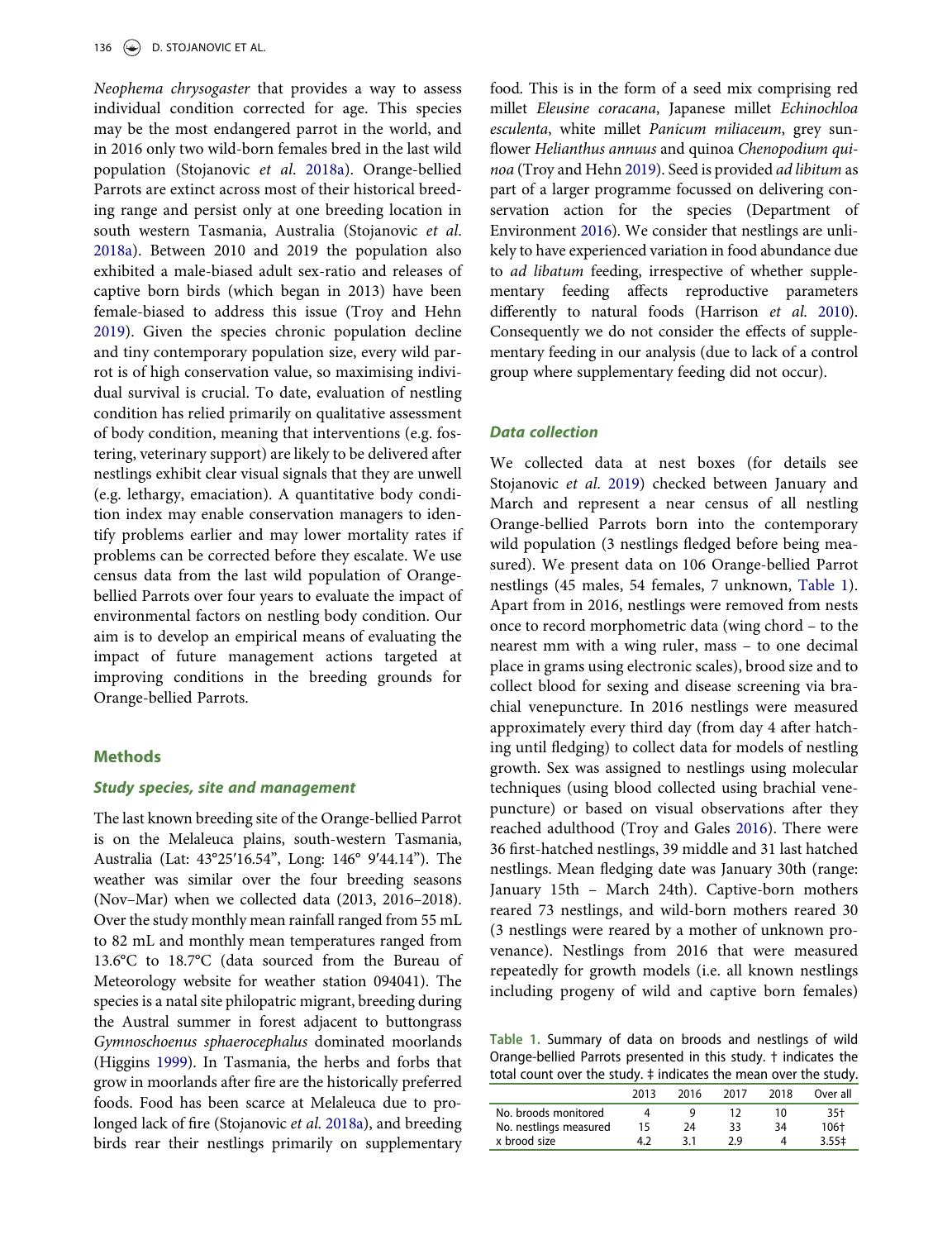were handled on average  $5.7$  times ( $\pm$  1.2 SD) between 1 and 34 days of age. Too few data were available to develop and compare separate growth models for progeny of wild vs. captive born parents.

<span id="page-2-1"></span>Hatching order was assigned to nestlings using wing chord (longest wing corresponding to the first hatched nestling). During 2016, later hatched nestlings never overtook an older sibling in wing chord, so we assumed this measure was a reliable indicator of hatch order. We also assigned each nestling a brood position, first, middle (2nd to up to xth depending on brood size), or last hatched, because sibling competition may vary depending on hatch order relative to brood size (Magrath et al. [2003\)](#page-5-11). Fledge date of each nestling was estimated using the formula for growth of the wing chord (below) to estimate the age of nestlings on the day they were measured. Based on a sample of 28 nestlings whose hatch date was known in 2018 (determined using video monitoring inside nest boxes), the mean  $\pm$  SD discrepancy between the predicted and true fledge date was  $1.0 \pm 3.2$  days for first hatched,  $1.9 \pm 3.2$  days for middle hatched and  $6.4 \pm 4.4$  days for last hatched nestlings. Provenance (wild versus captive-born) of the mother of each nestling was determined by the uniquely numbered leg rings of all mothers (provenance of the mother may affect offspring quality, Willoughby and Christie [2018](#page-6-14)). We recorded whether nestlings were reared in a nest box located in one of two clusters, either near (< 500 m) or far (>1.5 km) from supplementary food at Melaleuca. For each nestling, we also recorded the following factors based on their known impacts on nestling body condition both in other species and Orange-bellied Parrots: (i) year of birth, (ii) fledging date, (iii) brood size (as an index of sibling competition), (iv) hatching order, and (v) the occurrence of a disease outbreak (the species is considered highly vulnerable to epidemics, which have intermittently afflicted the wild and captive populations Peters et al. [2014\)](#page-5-12).

# <span id="page-2-5"></span><span id="page-2-2"></span>Analytical approach

Body mass provides a reasonable index of body condition in birds (Labocha and Hayes [2012\)](#page-5-7), but in nestlings is confounded with age. To account for this, we follow Saunders ([1986\)](#page-6-6) and develop growth curves for wing chord as a means of estimating age, and body mass as a means of estimating condition. We used data collected from all known-age nestlings born in the 2016 cohort to model growth. We fitted the logistic formula

$$
y = \frac{phi1}{1 + \exp(-(\text{phi2} + \text{phi3*}x)))
$$

where  $y = wing chord (mm)$  or body mass (g),  $x = age$  $(days)$ , phi1 = curve asymptote, phi2 = curve inflection

<span id="page-2-4"></span>point, and phi3 = curve gradient. Using the formula for wing chord based on known age nestlings, we estimated the age of each nestling on the day it was measured, and calculated a body condition index adapted from Stojanovic et al. [\(2018b\)](#page-6-15). This was the difference between body mass on the day a nestling was measured, and predicted mean mass of an average 2016 nestling of the same age. This approach provides a relative body condition index of nestling Orange-bellied Parrots. A nestling in average condition relative to the 2016 mean would return a body condition index score of 0, whereas better than average nestlings return positive values, and poorer than average nestlings return negative values.

Using the body condition index of each nestling as the response variable, we fitted a saturated linear mixed model with the following fixed effects (i) sex, (ii) hatch order, (iii) brood position, (iv) fledge date (expressed as Julian date), (v) brood size and (vi) provenance of the mother, (vii) distance to supplementary food (near/far), and (viii) year. A disease outbreak only occurred in 2016. Thus 'disease status' was confounded with year and so was excluded from analysis. We included a unique nesting attempt identifier as a random effect (to account for the inclusion of siblings in the sample). We used backward selection to derive the most parsimonious model based on ΔAIC. All analyses were conducted in R (R Development Core Team [2019](#page-6-16)). Linear mixed models were implemented using 'lme4 1.1-13' (Bates et al. [2015](#page-5-13)). The research was conducted with approval from the Australian National University Animal Ethics Committee (A2016/48) and the Tasmanian Department of Primary Industries, Parks Water and Environment (TFA17037).

# <span id="page-2-3"></span><span id="page-2-0"></span>**Results**

We present the growth models for wing length and body mass of 24 nestlings repeatedly measured in 2016 in Figure 1. For body mass the asymptote of the curve was 51.2 g with a gradient of 0.27, and for wing chord the asymptote was 105 mm and gradient was 0.16 [\(Figure 1\)](#page-3-0). Data were sparse for nestlings > 30 days old because they began to fledge from that age.

For our analysis of body condition of all wild nestlings born over the study period, we present a list of all single term models for comparison against the preferred model in [Table 2.](#page-3-1) The best model of body condition of wild nestling Orange-bellied Parrots after backward selection contained effects of both year and brood position (we provide model estimates and confidence intervals in Figure 2). Based on this model, body condition of first and middle hatched nestlings were comparable, while last hatched nestlings had the worst condition in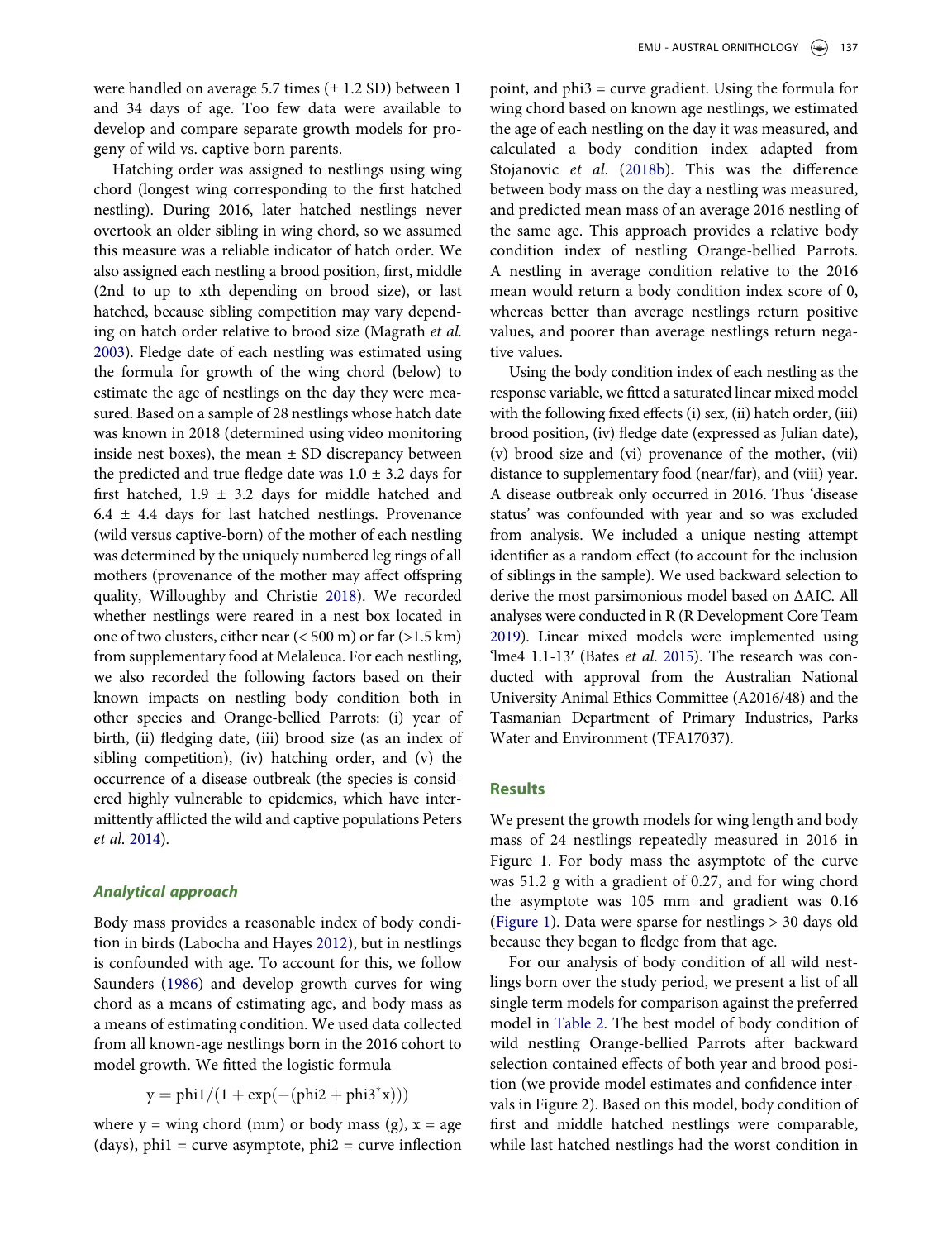<span id="page-3-0"></span>

Figure 1. Models of growth of wing chord (WC; left) and body mass (BM; right) of nestling Orange-bellied Parrots from the 2016 cohort. Points show raw data and lines are the models of best fit.

<span id="page-3-1"></span>Table 2. Single term models of body condition of nestling Orange bellied Parrots including the eight covariates measured, ranked by AIC. The preferred model (indicated by \*) was produced by backward selection from a saturated model including the eight main fixed effects.

| Fixed effect                   | df | <b>AIC</b> | <b>AAIC</b> |
|--------------------------------|----|------------|-------------|
| Brood position $+$ year*       | 8  | 593.434    | 0           |
| <b>Brood position</b>          | 5  | 598.591    | 5.157       |
| Hatch order                    |    | 603.8958   | 10.4618     |
| Year                           | 6  | 613.8527   | 20.4187     |
| Fledge date                    | 4  | 614.0306   | 20.5966     |
| Mother provenance              | 5  | 614.4577   | 21.0237     |
| Distance to supplementary food | 4  | 615.2818   | 21.8478     |
| Sex                            | 5  | 616.0664   | 22.6324     |
| Null                           | 3  | 616.7801   | 23.3461     |
| Brood size                     |    | 619.5292   | 26.0952     |

each brood. Nestling body condition was lowest in 2013, where first hatched nestlings were 2.5 g lighter than those born in 2016, and  $> 4.2$  g lighter than in 2017/ 18. Fledge date, provenance of the mother, distance to supplementary food, nestling sex and brood size did not explain the patterns observed in the body condition data ([Table 2](#page-3-1)).

### **Discussion**

<span id="page-3-2"></span>The body condition of Orange-bellied Parrot nestlings depended on the year of their birth and the order in which they hatched (with body condition index declining from first to last-hatched). We found no evidence of effects of brood size, sex, fledge date or distance to supplementary food on the body condition index. Interestingly, although having captivebred parents can have important implications in other species (Araki et al. [2007;](#page-5-14) Willoughby and Christie [2018\)](#page-6-14), we found no effect of maternal provenance on nestling body condition in Orangebellied Parrots, but our sample size for wild mothers was small.

<span id="page-3-4"></span>Disease may lower nestling condition (Peters et al. [2014;](#page-5-12) Troy and Kuechler [2018](#page-6-17)), but how this affected our results is not clear. In 2016 an outbreak of Pseudomonas aeruginosa affected some individuals in the population, arising from consumption of contaminated seed (Stojanovic et al. [2018a\)](#page-6-10). Unfortunately, it is not clear whether all nestlings in the 2016 population were exposed to Pseudomonas, or whether sub lethal exposure resulted in weight loss. Thus, it is not possible to directly measure the effects of this disease outbreak on individual body condition with the data we presented. Future studies could use our body condition index to evaluate impacts on nestlings where detailed veterinary data are available. No disease outbreak was detected in 2013, so we consider that either the small sample size ([Table 1](#page-1-0)) or some other unmeasured factor contributed to the unusually low masses we recorded.

<span id="page-3-3"></span>Hatching order is important in determining nestling body condition in birds (Magrath et al. [2003;](#page-5-11) Keith Bowers et al. [2011](#page-5-1)), and our results are evidence of this trait in Orange-bellied Parrots. The difference in modelled estimates of our body condition index between the first/second hatched and last-hatched nestlings over the study period [\(Figure 2](#page-4-0)) suggests that late hatched nestlings are substantially disadvantaged regardless of brood size. In other species, this disadvantage can carry over and influence survival in later life history stages (Schmidt et al. [2012;](#page-6-3) Martínez-Padilla et al. [2017\)](#page-5-15), but the small contemporary population size of Prange-bellied Parrots hinders testing of this possibility. Our results suggest late-hatched nestlings may receive the greatest benefit from 'head-starting' (i.e. holding juveniles in captivity over winter before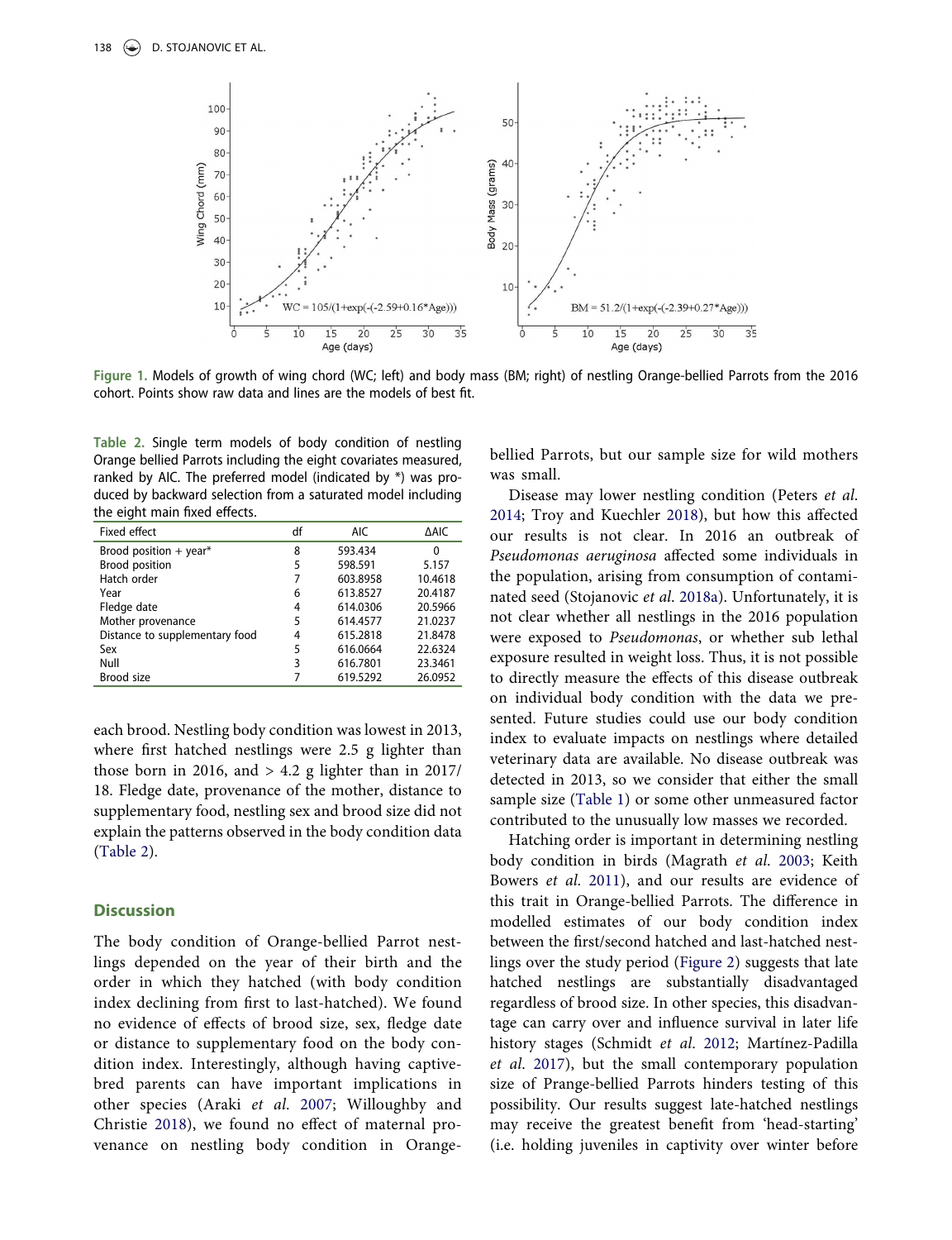<span id="page-4-0"></span>

Figure 2. Model estimates and confidence intervals from the preferred model showing the effect of year of hatching and brood position (first, middle or last hatched) on nestling body condition index.

releasing them at the breeding ground the following spring). This management strategy is currently being trialled to reduce the high migration-associated mortality affecting this cohort (Troy and Kuechler [2018](#page-6-17)). The ongoing implementation and potential benefits of head starting is being evaluated against the risk of loss of wild behaviours, reduced survival or reproductive outputs, and other potential maladaptive consequences.

Our approach to estimating body condition provides an empirical and objective means of detecting if nestling Orange-bellied Parrots are underperforming relative to average condition for their age. This approach has applications for managing both the wild and captive populations of this species (Department of Environment [2016\)](#page-5-9). Using simple measures of wing chord and mass, our body condition index provides a repeatable, rapid and cheap way to assess condition of Orange-bellied Parrot nestlings. This method has been proposed in other endangered parrots (Saunders [1986](#page-6-6)). This represents an important step towards accurate evaluation of management actions aimed at improving reproductive outcomes for this species and provides a framework for hypotheses testing. For example, Stojanovic et al. [\(2018a\)](#page-6-10) suggest that controlled burning of moorland could increase natural food abundance in the breeding grounds, which may benefit nestlings. Our body condition index may provide a way to test this prediction on recent management efforts to implement ecological burning (unpublished data, D.S.) at the study site. Our study also shows that the age of nestlings whose hatch date is unknown can be estimated using wing chord. However, this approach is less accurate for last hatched nestlings.

<span id="page-4-4"></span><span id="page-4-3"></span><span id="page-4-2"></span>Our results are similar to those of other parrots that show variation in nestling quality among years (Renton [2002;](#page-6-5) Masello and Quillfeldt [2004](#page-5-16)) and hatch orders (Waltman and Beissinger [1992;](#page-6-18) Masello and Quillfeldt [2002\)](#page-5-6). Given that no disease was detected in 2013, interannual variation in nestling condition was only partly explained by disease outbreaks. Temperature during development affects growth rates of other parrots (Larson et al. [2015\)](#page-5-17), and this, like other unmeasured factors (parental experience, food quality) may also explain some component of inter-annual variation in body condition. For example Stojanovic et al. [\(2018a\)](#page-6-10) note that during our study period natural foods are rare due to infrequent burning of the study site, and it is not known whether nestlings reared on seed or natural foods would differ when evaluated using our body condition index.

<span id="page-4-1"></span>Given the sensitivity of nestlings to conditions during early life, our study shows how easily collected data may be used to understand the impacts of a range of intrinsic and extrinsic factors on nestling body condition. For threatened species, this kind of information may be critical to identifying ways to alleviate stress in early life and avoid carry over effects on later life history stages (Harrison et al. [2013;](#page-5-18) Burton and Metcalfe [2014\)](#page-5-19). Identifying when nestlings are performing poorly relative to the population is often a management priority in small populations where individuals are of highconservation value. Our study provides a tool for rapidly assessing body condition with easily collected data that may be used to identify problems early enough to enable intervention and reduce avoidable mortality.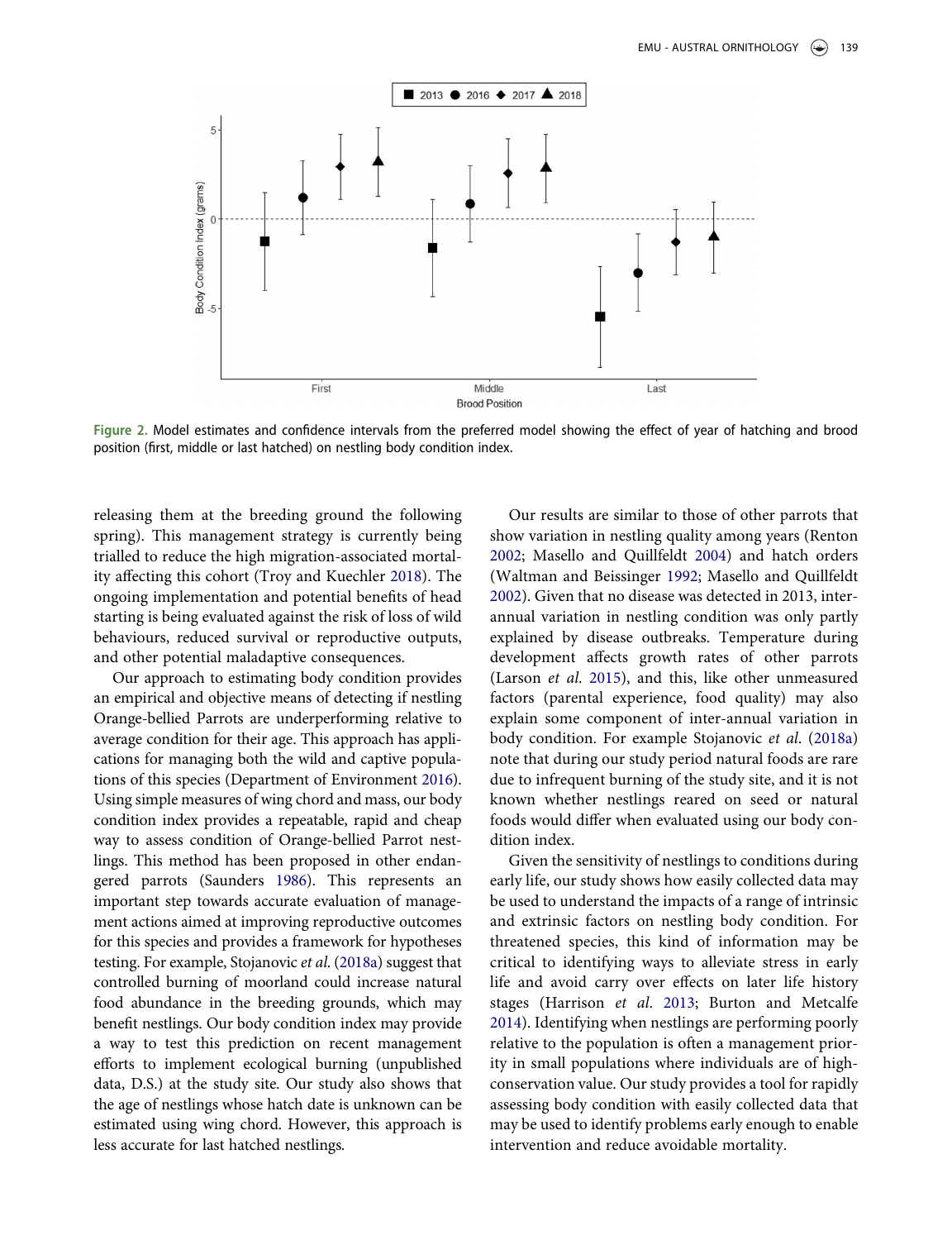# Acknowledgements

This project was funded by 1609 supporters of the crowdfunding campaign 'Operation OBP', the Tasmanian Government Department of Primary Industries, Parks, Water and Environment and the Australian Government's National Landcare Program and National Environmental Science Program. Airlines of Tasmania (Par Avion) provided free transport in 2016 and 2017. Thanks to the people that volunteered to assist with data collection and logistics. We employed M. Holdsworth in 2016 to assist in the field. The research was conducted with approval from the Australian National University Animal Ethics Committee (A2016/48) and the Tasmanian Department of Primary Industries, Parks Water and Environment (TFA17037).

# Disclosure statement

No potential conflict of interest was reported by the authors.

### **ORCID**

Dejan Stojanovic **http://orcid.org/0000-0002-1176-3244** Fernanda Alves D http://orcid.org/0000-0001-8825-6358 Matthew H. Webb **b** http://orcid.org/0000-0001-6806-6098 Catherine M. Young **b** http://orcid.org/0000-0002-5983-1138

Ross Crates **b** http://orcid.org/0000-0002-7660-309X Rob Heinsohn **b** http://orcid.org/0000-0002-2514-9448

### Data availability statement

Data are stored at the Tasmanian Government Orange-bellied Parrot Tasmanian Program. [https://dpipwe.tas.gov.au/conser](https://dpipwe.tas.gov.au/conservation/threatened-species-and-communities/lists-of-threatened-species/threatened-species-vertebrates/orange-bellied-parrot) [vation/threatened-species-and-communities/lists-of-threa](https://dpipwe.tas.gov.au/conservation/threatened-species-and-communities/lists-of-threatened-species/threatened-species-vertebrates/orange-bellied-parrot) [tened-species/threatened-species-vertebrates/orange-bellied](https://dpipwe.tas.gov.au/conservation/threatened-species-and-communities/lists-of-threatened-species/threatened-species-vertebrates/orange-bellied-parrot)[parrot](https://dpipwe.tas.gov.au/conservation/threatened-species-and-communities/lists-of-threatened-species/threatened-species-vertebrates/orange-bellied-parrot)

# **References**

- <span id="page-5-14"></span>Araki, H., Cooper, B., and Blouin, M. S. ([2007\)](#page-3-2). Genetic effects of captive breeding cause a rapid, cumulative fitness decline in the wild. Science 318(5847), 100–103. doi:[10.1126/](https://doi.org/10.1126/science.1145621) [science.1145621](https://doi.org/10.1126/science.1145621)
- <span id="page-5-13"></span>Bates, D., Maechler, M., Bolker, B., and Walker, S. ([2015](#page-2-0)). Fitting linear mixed-effects models using lme4. Journal of Statistical Software 67(1), 1–48. doi:[10.18637/jss.v067.i01](https://doi.org/10.18637/jss.v067.i01)
- <span id="page-5-4"></span>Bowers, E. K., Thompson, C. F., and Sakaluk, S. K. [\(2017](#page-0-1)). Maternal natal environment and breeding territory predict the condition and sex ratio of offspring. Evolutionary Biology 44(1), 11–20. doi:[10.1007/s11692-016-9380-9](https://doi.org/10.1007/s11692-016-9380-9)
- <span id="page-5-19"></span>Burton, T., and Metcalfe, N. B. [\(2014\)](#page-4-1). Can environmental conditions experienced in early life influence future generations? Proceedings of the Royal Society B: Biological Sciences 281(1785), 20140311. doi:[10.1098/rspb.2014.0311](https://doi.org/10.1098/rspb.2014.0311)
- <span id="page-5-9"></span>Department of Environment, Land, Water and Planning [\(2016\)](#page-1-1). 'National Recovery Plan for the Orange-bellied Parrot Neophema Chrysogaster.' (Australian Government: Canberra.)
- <span id="page-5-0"></span>Elliott, G. P., Merton, D. V., and Jansen, P. W. [\(2001\)](#page-0-2). Intensive management of a critically endangered species: the kakapo. Biological Conservation 99(1), 121–133. doi:[10.1016/S0006-](https://doi.org/10.1016/S0006-3207(00)00191-9) [3207\(00\)00191-9](https://doi.org/10.1016/S0006-3207(00)00191-9)
- <span id="page-5-10"></span>Harrison, T. J. E., Smith, J. A., Martin, G. R., Chamberlain, D. E., Bearhop, S., Robb, G. N., and Reynolds, S. J. ([2010\)](#page-1-2). Does food supplementation really enhance productivity of breeding birds? Oecologia 164(2), 311–320.
- <span id="page-5-5"></span>Harrison, X. A., Blount, J. D., Inger, R., Norris, D. R., and Bearhop, S. ([2011\)](#page-0-3). Carry-over effects as drivers of fitness differences in animals. Journal of Animal Ecology 80(1), 4–18. doi:[10.1111/j.1365-2656.2010.01740.x](https://doi.org/10.1111/j.1365-2656.2010.01740.x)
- <span id="page-5-18"></span>Harrison, X. A., Hodgson, D. J., Inger, R., Colhoun, K., Gudmundsson, G. A., McElwaine, G., Tregenza, T., et al. [\(2013](#page-4-1)). Environmental conditions during breeding modify the strength of mass-dependent carry-over effects in a migratory bird. PLoS ONE 8(10), e77783. doi:[10.1371/](https://doi.org/10.1371/journal.pone.0077783) [journal.pone.0077783](https://doi.org/10.1371/journal.pone.0077783)
- <span id="page-5-8"></span>Higgins, P. J. (Ed.) [\(1999](#page-1-3)). 'Handbook of Australian, New Zealand and Antarctic Birds.' (Oxford University Press: Melbourne.)
- <span id="page-5-1"></span>Keith Bowers, E., Sakaluk, S. K., and Thompson, C. F. ([2011](#page-0-4)). Adaptive sex allocation in relation to hatching synchrony and offspring quality in house wrens. American Naturalist 177(5), 617–629. doi:[10.1086/659630](https://doi.org/10.1086/659630)
- <span id="page-5-7"></span>Labocha, M. K., and Hayes, J. P. ([2012\)](#page-0-5). Morphometric indices of body condition in birds: A review. Journal of Ornithology 153(1), 1–22. doi:[10.1007/s10336-011-0706-1](https://doi.org/10.1007/s10336-011-0706-1)
- <span id="page-5-17"></span>Larson, E. R., Eastwood, J. R., Buchanan, K. L., Bennett, A. T. D., and Berg, M. L. [\(2015\)](#page-4-2). How does nest box temperature affect nestling growth rate and breeding success in a parrot? Emu 115(3), 247–255. doi:[10.1071/MU14081](https://doi.org/10.1071/MU14081)
- <span id="page-5-11"></span>Magrath, M. J. L., Brouwer, L., and Komdeur, J. ([2003](#page-2-1)). Egg size and laying order in relation to offspring sex in the extreme sexually size dimorphic brown songlark, Cinclorhamphus cruralis. Behavioral Ecology and Sociobiology 54(3), 240–248. doi:[10.1007/s00265-003-0627-y](https://doi.org/10.1007/s00265-003-0627-y)
- <span id="page-5-15"></span>Martínez-Padilla, J., Vergara, P., and Fargallo, J. A. ([2017](#page-3-3)). Increased lifetime reproductive success of first-hatched siblings in Common Kestrels Falco tinnunculus. Ibis 159(4), 803–811. doi:[10.1111/ibi.2017.159.issue-4](https://doi.org/10.1111/ibi.2017.159.issue-4)
- <span id="page-5-6"></span>Masello, J., and Quillfeldt, P. ([2002](#page-0-6)). Chick growth and breeding success of the Burrowing Parrot. Condor 104, 574–586. doi:[10.1093/condor/104.3.574](https://doi.org/10.1093/condor/104.3.574)
- <span id="page-5-16"></span>Masello, J. F., and Quillfeldt, P. [\(2004\)](#page-4-3). Consequences of La Niña phase of ENSO for the survival and growth of nestling burrowing parrots on the Atlantic coast of South America. Emu - Austral Ornithology 104(4), 337–346. doi:[10.1071/](https://doi.org/10.1071/MU03039) [MU03039](https://doi.org/10.1071/MU03039)
- <span id="page-5-2"></span>Mitchell, G. W., Guglielmo, C. G., Wheelwright, N. T., Freeman-Gallant, C. R., and Norris, D. R. ([2011\)](#page-0-7). Early life events carry over to influence pre-migratory condition in a free-living songbird. PLoS ONE 6(12), e28838. doi:[10.1371/journal.pone.0028838](https://doi.org/10.1371/journal.pone.0028838)
- <span id="page-5-3"></span>Naef-Daenzer, B., Widmer, F., and Nuber, M. ([2001](#page-0-8)). Differential post-fledging survival of great and coal tits in relation to their condition and fledging date. Journal of Animal Ecology 70(5), 730–738. doi:[10.1046/j.0021-](https://doi.org/10.1046/j.0021-8790.2001.00533.x) [8790.2001.00533.x](https://doi.org/10.1046/j.0021-8790.2001.00533.x)
- <span id="page-5-12"></span>Peters, A., Patterson, E. I., Baker, B. G. B., Holdsworth, M., Sarker, S., Ghorashi, S. A., and Raidal, S. R. ([2014\)](#page-2-2). Evidence of Psittacine beak and feather disease virus